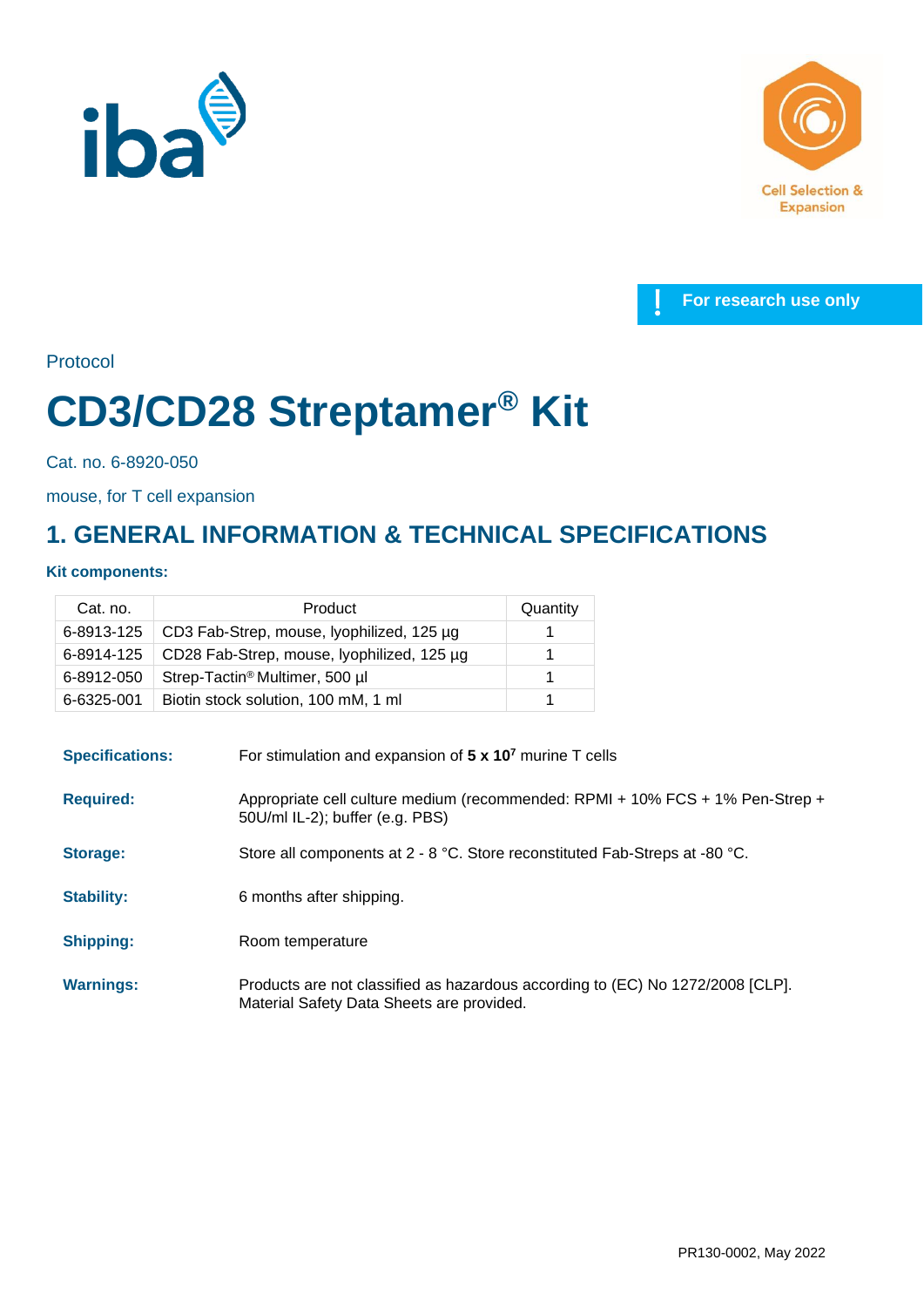## **2. INITIAL PREPARATIONS**

#### **2.1. Reagent preparation**

Volumes are suitable for stimulation and expansion of **5 x 10<sup>5</sup>** T cells. For different cell numbers, adapt volumes according to **Table 1**.

- **2.1.1.** Dissolve each Fab-Strep in **500 µl** buffer. Store Fab-Strep suspensions in aliquots at -80 °C.
- **2.1.2.** Combine **5 μl** CD3 Fab-Strep with **5 μl** CD28 Fab-Strep and **5 μl** of Strep-Tactin® Multimer in a 0.5 ml tube. Incubate the mixture for at least **20 min at 4 °C** under constant agitation (e.g. using a roller mixer) to generate CD3/CD28 Streptamer® complexes.



We recommend preparing CD3/CD28 Streptamer<sup>®</sup> complexes freshly for each experiment. If necessary, store pre-mixed components at 4 °C. **Do not freeze!**

#### **2.2. Cell preparation**

**2.2.1.** Isolate primary T cells or subsets of interest from murine splenocytes and resuspend in a buffer suitable for cells.



Alternatively, splenocytes can be used (optionally with red blood cell lysis prior to step **2.2.2.**).

- **2.2.2.** Determine the number of T cells (either in pre-isolated population or within whole splenocyte population)
- **2.2.3.** Resuspend cells in cell culture medium at a concentration of **5 x 10<sup>5</sup> T cells** per 1 ml (optimal conditions should be titrated).

#### **Table 1: Recommended volumes for different T cell numbers**

|                                              | 96-well               | 48-well             | 24-well               |
|----------------------------------------------|-----------------------|---------------------|-----------------------|
| T cell number                                | $5 - 8 \times 10^{4}$ | $2 - 5 \times 10^5$ | $0.5 - 1 \times 10^6$ |
| Volume culture medium [ml]                   | $0.1 - 0.2$           | $0.5 - 1.0$         | $1.0 - 2.0$           |
| CD3/CD28 Streptamer <sup>®</sup> premix [µl] | 3                     | 15                  | 30                    |
|                                              |                       |                     |                       |
| Biotin $[µ]$                                 | $1 - 2$               | $5 - 10$            | $10 - 20$             |



Biotin is required if you want to terminate the stimulation at a certain point during the expansion period or remove CD3/CD28 Streptamers from the cells. See **3.3.** for details.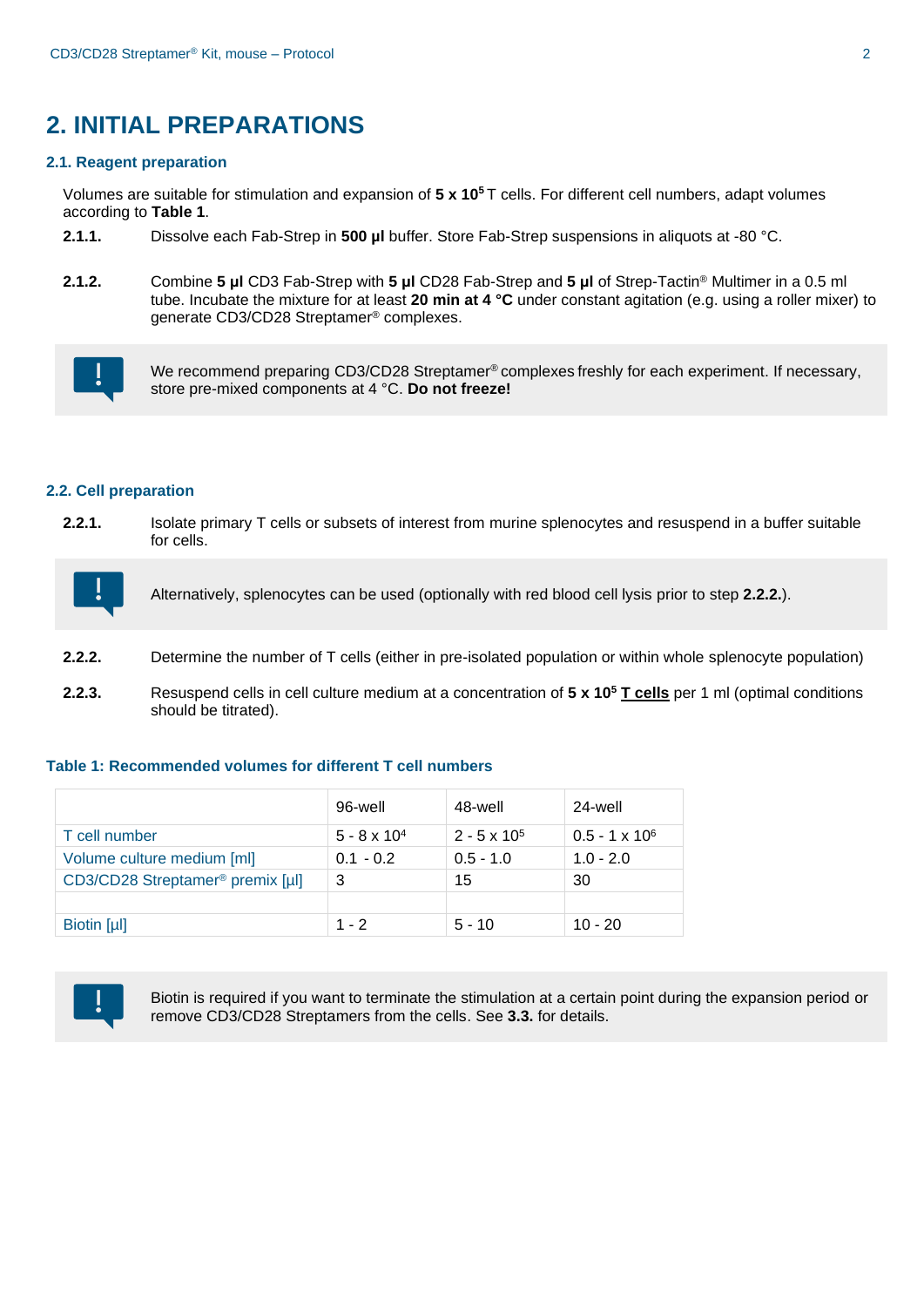### **3. PROTOCOL**

#### **3.1. T cell activation**

- **3.1.1.** Seed **2 – 5 x 10<sup>5</sup>** purified T cells in **0.5 – 1 ml** cell culture medium in a 48-well plate.
- **3.1.2.** Add **15 µl** CD3/CD28 Streptamer® premix to the cells and mix gently. Incubate cell suspension in a humidified CO<sub>2</sub> incubator at 37 °C, according to your experimental setup.
- **3.1.3.** Harvest activated T cells and use directly for further analysis.



Activation markers CD25 and CD69 should be upregulated after 48 h.

#### **3.2. T cell expansion**

- **3.2.1.** Examine culture daily regarding cell size, shape and cluster formation (using a microscope). Count the cells (at least every two or three days) to evaluate cell density (should not exceed 1 x 10 $^6$  cells/ml). If cell medium turns yellow or cell density is too high, split cultures back to a density of  $0.5 - 1 \times 10^6$  cells/ml into a new plate of appropriate size.
- **3.2.2.** Restimulation of the cells might be necessary after a couple of days in culture (signs of exhaustion typically after 10 - 14 days). Repeat therefore from step 3.1.2.

#### **3.3. Termination of stimulation/removal of CD3/CD28 Streptamers**

- **3.3.1.** Add biotin directly to the culture medium containing the activated T cells (volumes see Table 1). The final concentration of biotin should be 1 mM.
- **3.3.2.** Incubate cell suspension for **30 min at room temperature**.
- **3.3.3.** Harvest cells by resuspension and transfer them to a 15 ml reaction tube. Add **10 ml** of culture medium for dissociation of CD3/CD28 Streptamers. Collect cells by centrifugation at **300 x g** for **6 – 10 min**.
- **3.3.4. Discard supernatant completely** and repeat washing with **10 ml** cell culture medium. Cells are now ready for further downstream analyses



For T cell expansion, cells should be stimulated at least for 24 h.